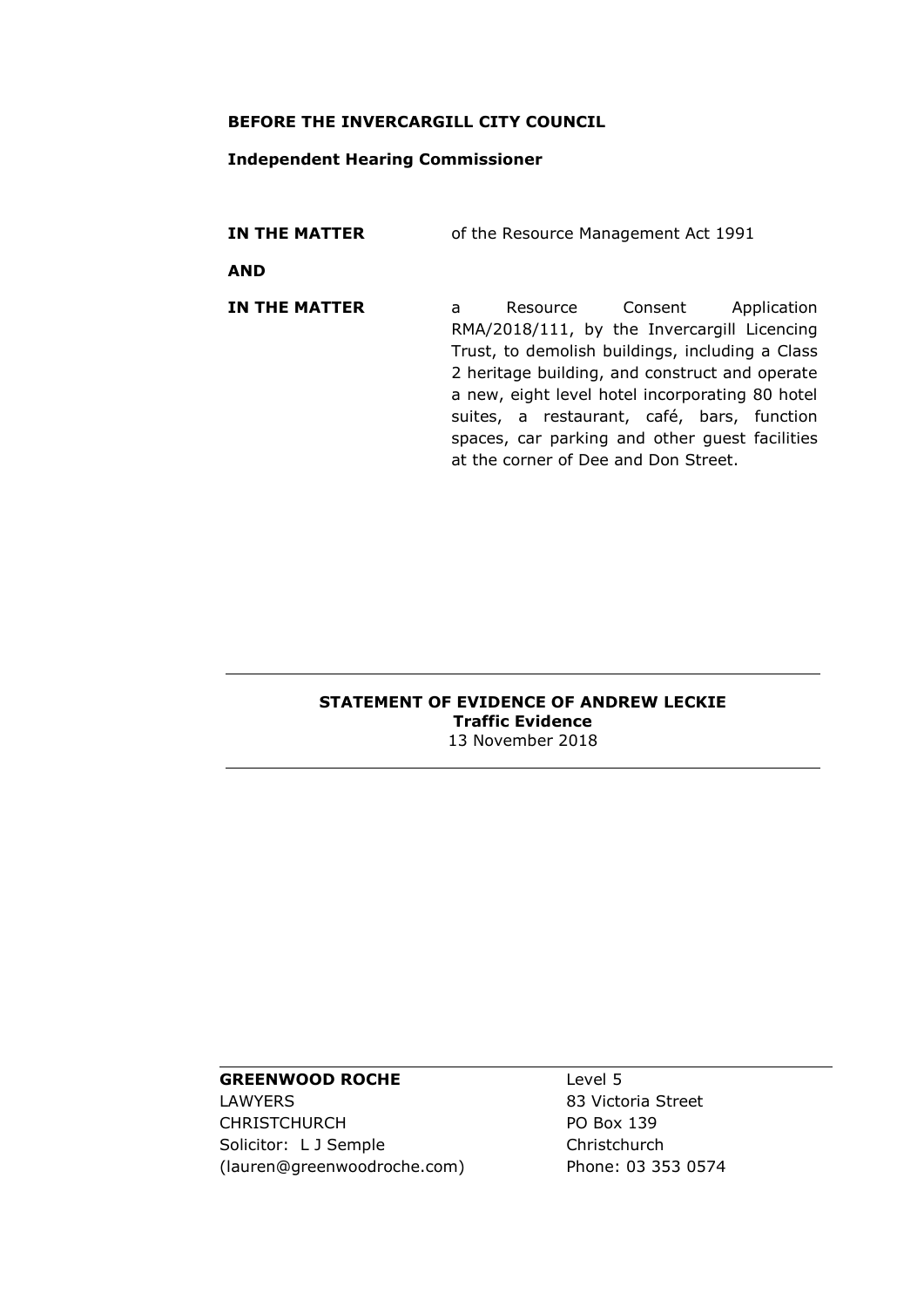# **1 QUALIFICATIONS AND EXPERTISE**

- 1.1 My name is Andrew Francis Leckie.
- 1.2 I am a Member of Engineering New Zealand. I hold Bachelor of Engineering (Civil) with Honours and Master of Engineering in Transportation degrees from the University of Canterbury.
- 1.3 For the last four years I have practised as a traffic engineering consultant based in Christchurch, primarily working on projects throughout the South Island. I currently hold the position of Project Transportation Engineer at Stantec.
- 1.4 My colleague Chris Rossiter prepared the Integrated Transport Assessment (ITA) for the proposed hotel, which I was not involved with. Due to his unavailability, I have prepared this evidence. I have been briefed on all aspects of his transport assessment, have read the ITA, the Resource Consent application and the Section 42a report. I provide this evidence based on my own expert opinion.
- 1.5 I am familiar with the Invercargill CBD area having resided in Invercargill until I finished high school.
- 1.6 I have previous experience with hotel projects both investigating transport effects and forecasting traffic generation and car parking demand.

# **2 CODE OF CONDUCT**

2.1 I have read the Code of Conduct for Expert Witnesses issued as part of the Environment Court Practice Notes. I agree to comply with the code and am satisfied the matters I address in my evidence are within my expertise. I am not aware of any material facts that I have omitted that might alter or detract from the opinions I express in my evidence.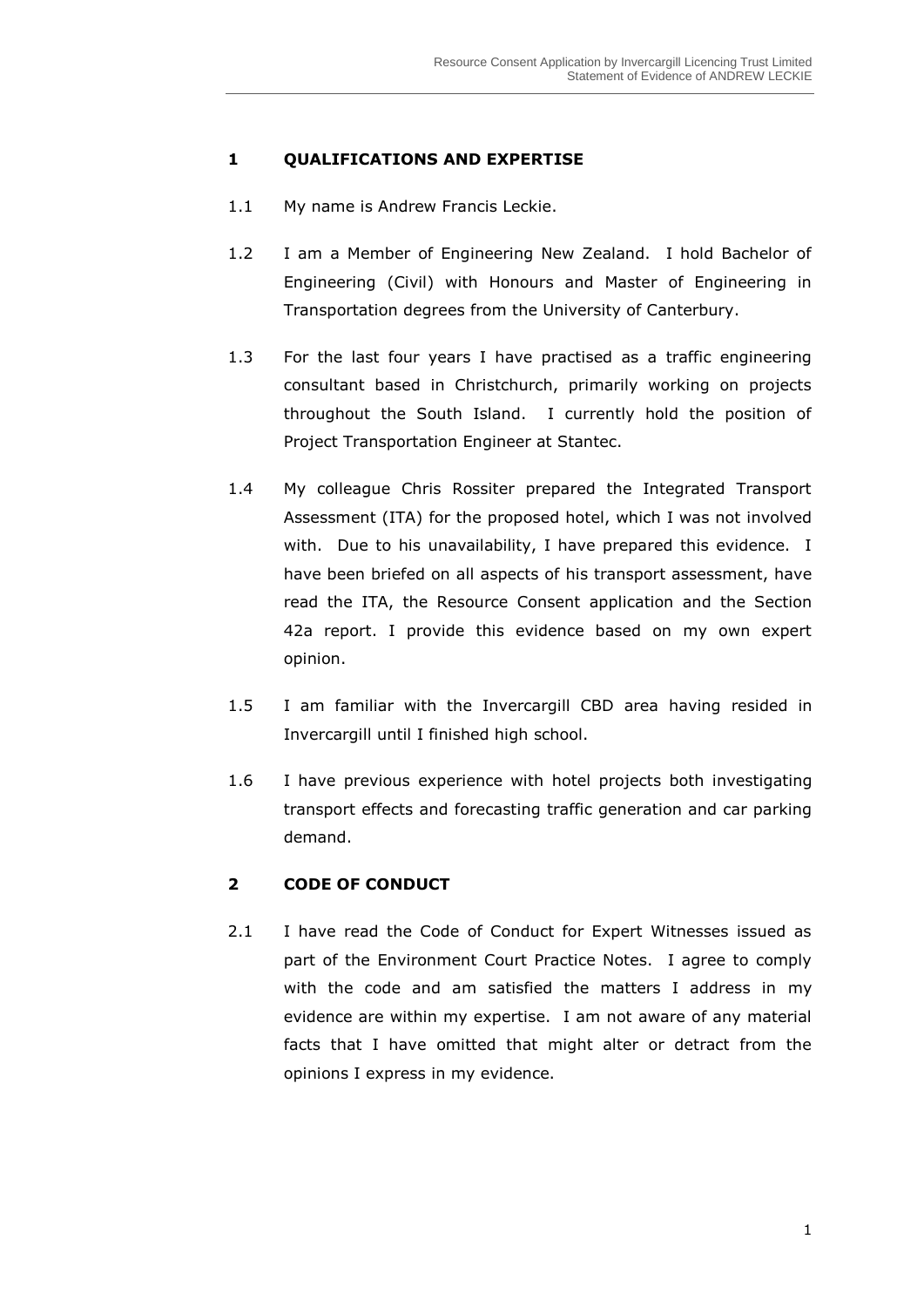## **3 SCOPE OF EVIDENCE**

- 3.1 In this statement of evidence, I will:
	- a. adopt and summarise the findings of the ITA;
	- b. briefly describe the site of the proposed hotel in the wider transport planning context as well as the basic layout and access arrangements;
	- c. summarise the nature of the existing transport environment in the immediate vicinity of the site;
	- d. summarise my assessment of effects of the hotel on the transport environment, and identify any mitigation measures that may be required;
	- e. comment on the proposal in terms of the relevant objectives, policies, rules and assessment criteria of the regional and district planning instruments;
	- f. comment on the transport related matters raised in the submissions to the application; and
	- g. comment on the Council Officer's report, associated transport assessments and draft conditions of consent.

#### **4 TRANSPORTATION ASSESSMENT SUMMARY**

#### **Existing Transport Environment**

- 4.1 The hotel site is located on the south-eastern corner of the Dee Street / Don Street intersection in the Invercargill city-centre.
- 4.2 Dee Street is part of State Highway 6 and is a four lane, divided road in the vicinity of the site. There are angled parking spaces along the eastern side of Dee Street and there is an approximately 5m wide footpath along the site frontage.
- 4.3 Don Street is a westbound, one-way street between Kelvin Street and Dee Street. There is angled parking on the northern side of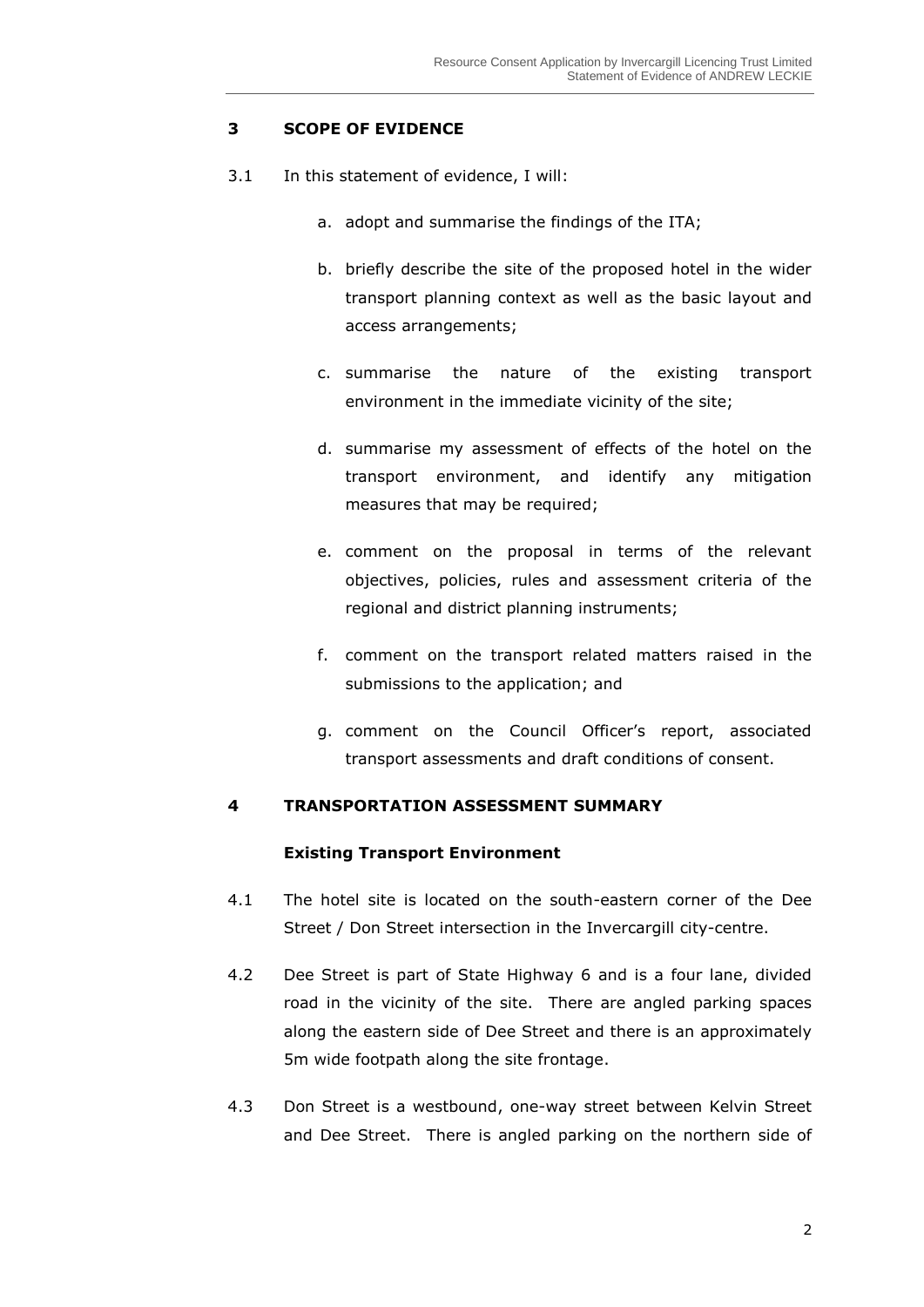the street and parallel parking on the southern side. The footpath on the southern side is approximately 3m wide.

- 4.4 The Dee Street / Don Street intersection is a traffic signalised intersection. All movements are controlled by the signals except the U-turn from the south on Dee Street. A turn lane is provided for this movement, which operates under priority rules, just south of the intersection.
- 4.5 Dee Street has carried reasonably constant traffic volumes of approximately 16,000 vehicles per day since 2010. Weekday hourly two-way traffic volumes peak at approximately 1,500 vehicles per hour during the 4:00pm-5:00pm hour.
- 4.6 There are 12 angled parking spaces on the eastern side of Dee Street between Don and Esk Streets, nine of which are on the site frontage. There are 44 parking spaces on Don Street between Kelvin and Dee Streets, two of which are on the site frontage along with an approximately 28m long taxi stand.
- 4.7 The Invercargill Inner City Revitalisation Master Plan Report reported that there is high parking pressure on Dee Street and there is low / medium parking pressure on Don Street. There are several off-street parking facilities within walking distance of the site. These include the Park Zone building on Leven Street, and the Don Street car park which are within approximately 200m and 300m walking distance of the site respectively.
- 4.8 The ITA concluded that the types of crashes being reported in the area are typical for a town centre environment and do not raise any particular concerns with the surrounding road network. I have used NZTA's Crash Analysis System to review crashes within 100m of the Dee Street / Don Street intersection. As at 25 October 2018, there has been one additional crash reported in the search area since the ITA was prepared. This crash, which occurred south of the site on Dee Street, was a rear-end collision which happened when the front vehicle stopped suddenly, and the trailing driver's attention was diverted.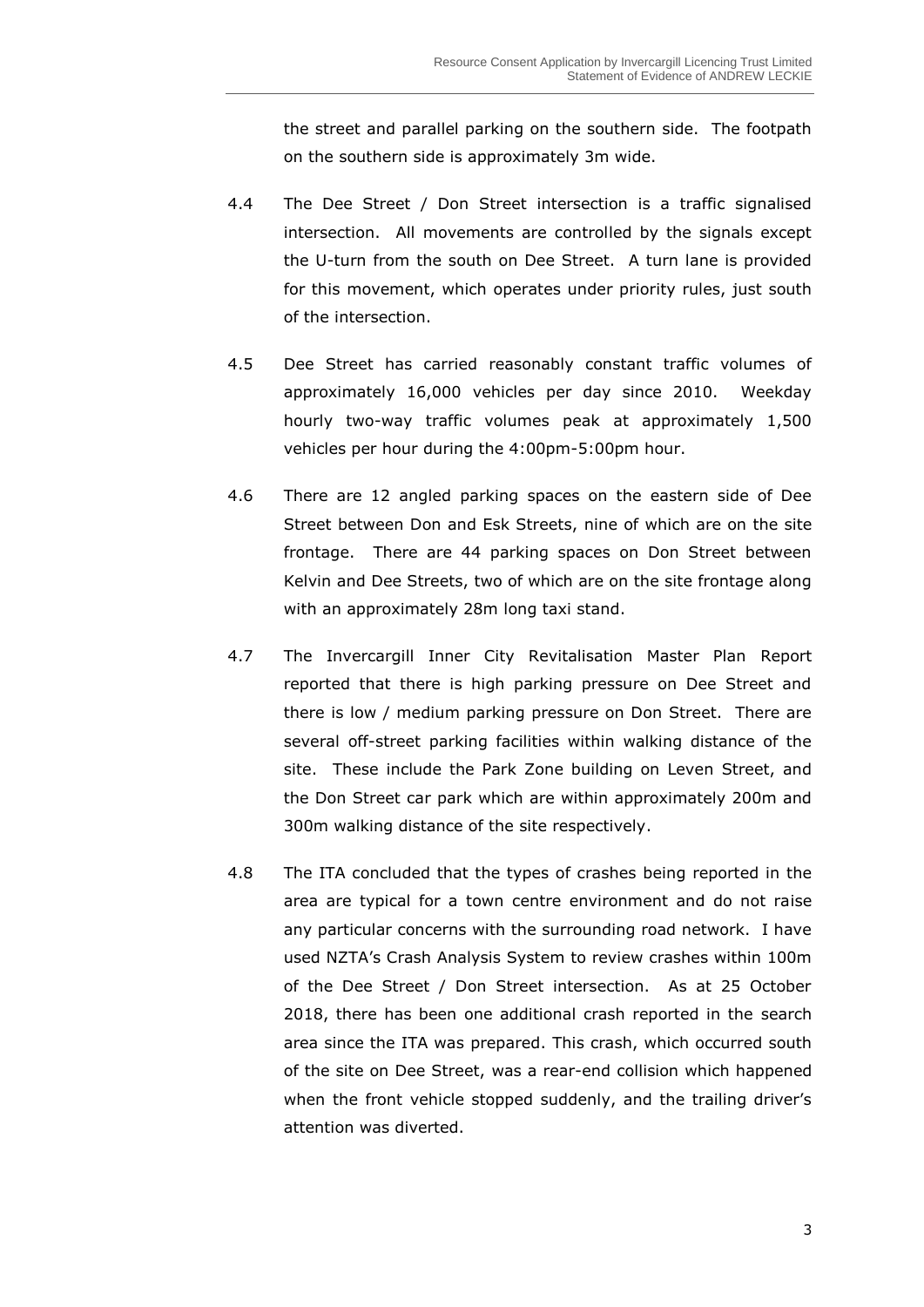4.9 This additional crash, in my opinion, does not change the conclusion in the ITA that the crash types occurring in the area in the last five years are typical for a town centre environment and I do not consider there are any particular road safety concerns with the area.

## **Proposed Development**

- 4.10 The proposed hotel development is as set out in the application.
- 4.11 From a transport perspective, separate entry and exit driveways and a porte-cochere are proposed along the Dee Street frontage. The entry and exit driveways will be approximately 29m and 47m south of Don Street respectively.
- 4.12 Nine on-street angled parking spaces will be removed along the site frontage to accommodate the proposed driveways and coach parking space.
- 4.13 A kerbside coach parking space for pick-up and drop-off have been proposed between the two driveways where the historic kerb will remain where it currently sits or a there will be a 1.5m kerb build out. The resulting extra footpath width from the build out will reduce the effects of coach loading / unloading on passing pedestrians. It is proposed that Dee Street ramps up at the two driveways to the existing footpath level over that 1.5m length. That means that the existing footpath level can be maintained to help highlight that pedestrians have priority.
- 4.14 Other changes to the kerb alignment are proposed next to the two driveways to ensure that vehicles enter and exit at right angles to the footpath, to optimise visibility between drivers and pedestrians on the footpath, and at slow speeds. Judder bars are proposed within the site at the exit driveway and at the exit of the car park to keep vehicle speeds to a minimum. A separation distance of approximately 7 metres between the edge of the Dee Street southbound traffic lane and the footpath along the site frontage is proposed for inwards and outwards vehicles to queue in.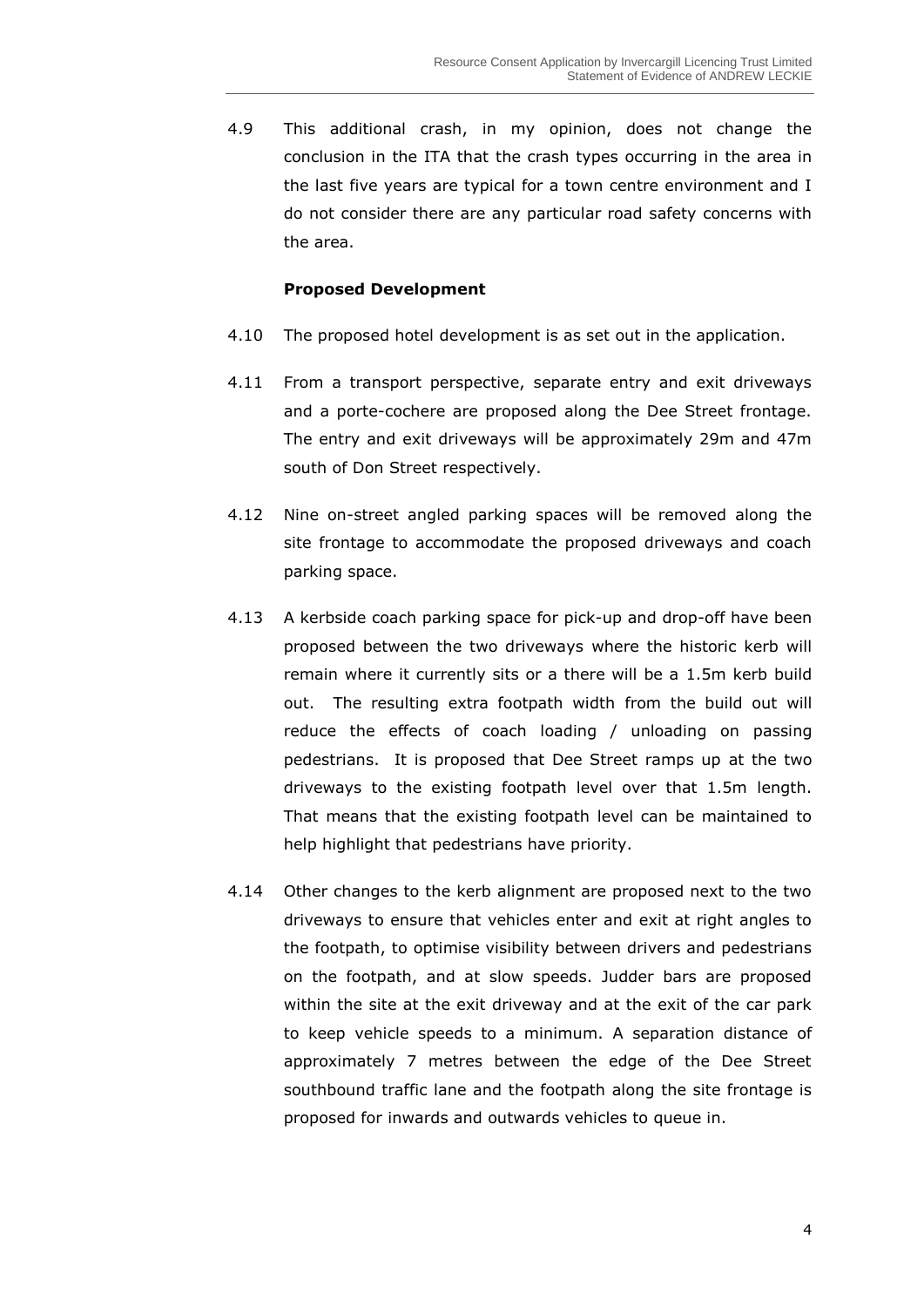- 4.15 I am aware that Warren and Mahoney have made minor changes to the loading dock area since the ITA was prepared. Specifically, a gas store has been included in the design and resulted in the loss of two car parking spaces.
- 4.16 As such, 32 car parking spaces, including two accessible spaces, are now proposed at ground level for guests/visitors. These will be accessed through the porte-cochere. A further two spaces will be marked in the porte-cochere for drop-offs and pick-ups, and there will be additional space for informal use not obstructing vehicle passage. In my opinion, the removal of two car parking spaces is not significant.
- 4.17 A separate service vehicle access will be provided off Don Street for service vehicles. An internal loading area will provide enough space for a small or medium sized truck to turnaround and exit in a forward direction back onto Don Street. The minor changes made to the loading area since the ITA was prepared have not affected this. Two parking spaces on Don Street will need to be removed for the service vehicle access.

#### **Traffic Generation and Car Parking Demand**

- 4.18 Based on the review of traffic generation rates from various sources in the ITA and the number of car parking spaces on-site, I consider the hotel could generate up to 30-40 two-way vehicle movements per hour during peak times. That represents 15-20 vehicle movements per hour at each of the Dee Street driveways or one vehicle movement every three to four minutes at each driveway.
- 4.19 Based on the various parking demand scenarios outlined in the ITA, I consider guest car parking demands could be up to approximately 20-40 parking spaces depending on the make-up of guests. Guest car parking demands will be highest overnight. I consider that most overnight guest car parking demand will be able to be met on-site in the 32 car parking spaces proposed.
- 4.20 Based on a function room capacity for 120 people and the different event scenarios outlined in the ITA, I consider conferences and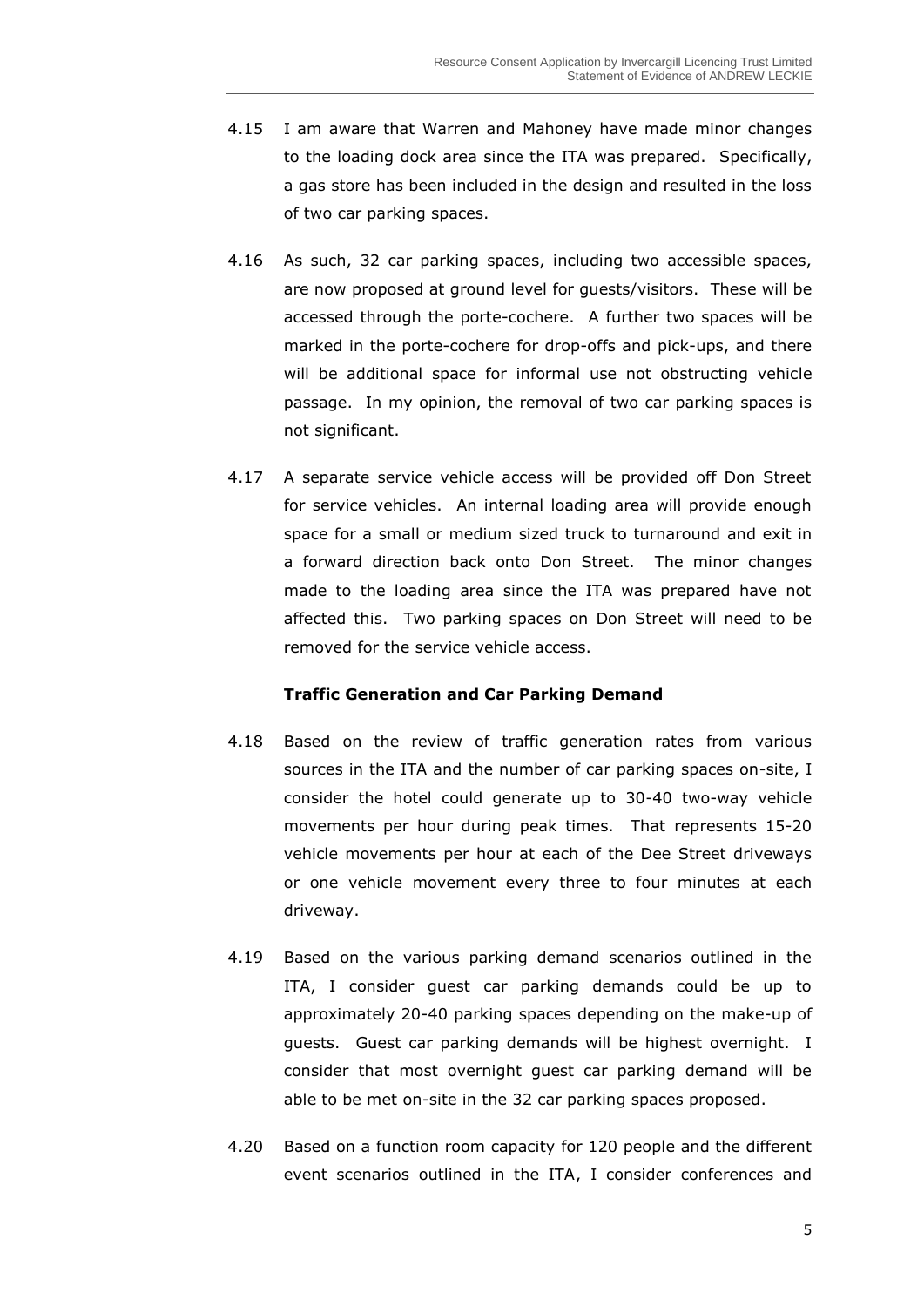other events in the function room could generate additional car parking demands of 15 vehicles and occasionally up to 25 vehicles.

- 4.21 I consider most people using the café and bar would be hotel guests and any external car parking demand associated with the café and restaurant would be small and not add to the peak car parking demands.
- 4.22 I forecast a total car parking demand for the hotel of 35-55 vehicles and occasionally up to 65 vehicles. With a car parking supply of 32 spaces on-site, that represents a typical overflow demand of approximately 20-25 vehicles and a peak overflow demand of 30-35 vehicles.

#### **Assessment of Transport Effects**

- 4.23 The design of the Dee Street accesses will result in slow vehicle speeds, vehicles crossing the footpath at right angles, maximising visibility between drivers and pedestrians, and will allow room for drivers to wait clear of through traffic and the footpath. The footpath will have a continuous surface with unchanged grades along the site frontage and pedestrians will have priority over vehicle movements.
- 4.24 Drivers entering the site will have clear visibility to pedestrians on the footpath in both directions given they will be approaching at right angles. At the exit driveway, drivers will have limited visibility to pedestrians to the south, due to the substation and the porte-cochere column. I consider that pedestrians would be unlikely to walk right against the road reserve boundary / building frontages along Dee Street, where they would have very limited visibility of exiting traffic. I would expect that people would tend to walk more towards the middle of the footpath, and regularly to the left of oncoming pedestrians. The judder bars proposed will ensure that vehicle speeds are very slow exiting the site and in my opinion, there will be sufficient visibility for drivers to give-way to pedestrians on the footpath.
- 4.25 A survey of pedestrian movement volumes on Dee Street in October 2018 recorded an average of one person per minute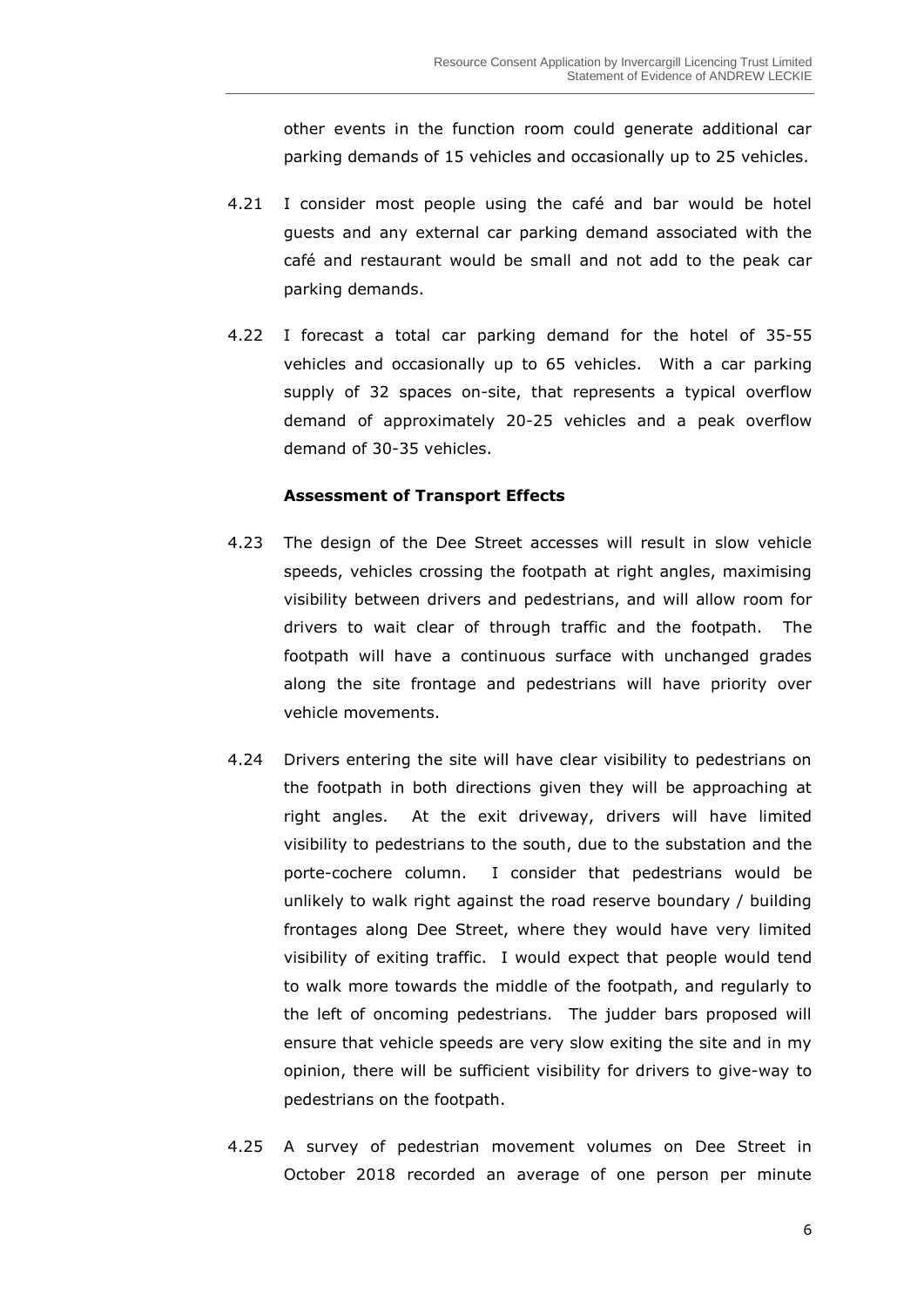moving past the site during the weekday evening peak with slightly lower volumes during the morning. At these volumes, there will be a very low level of potential conflict between pedestrians and vehicles crossing the footpath. In my opinion, there are no reasons why vehicle movements cannot occur safely and with no noticeable effects on pedestrian movements.

- 4.26 Drivers exiting the site will readily be able to safely select a gap in the southbound traffic stream on Dee Street to turn left into. There will only be low traffic volumes using the hotel driveways on Dee Street and accordingly I anticipate minimal queuing at the exit. Further, the 7 metre separation between the footpath and the edge of Dee Street will allow an inward driver to give-way to pedestrians on the footpath while waiting clear of through traffic on Dee Street. The separation will also allow outward vehicles to stop clear of the footpath while waiting to enter Dee Street.
- 4.27 Overall, I consider the Dee Street access designs will result in convenient and safe access for visitors to the hotel while having a negligible effect on pedestrians on the footpath and traffic on Dee Street.
- 4.28 The Don Street service access will only carry low volumes of up to 10 two-way service vehicle movements per day. Since the service access will be narrow and there will be limited visibility between an exiting driver and pedestrians on the footpath, I recommend that signage is installed to alert service vehicle drivers to approach the exit with caution.
- 4.29 Based on the car parking survey information in the Inner City Revitalisation Master Plan Report, I conclude that the overflow car parking demands generated by the hotel could be met within the surrounding area, requiring a walk of only up to approximately five minutes to reach the hotel.

#### **Heritage Elements**

4.30 I understand that the existing kerb and channel along the hotel frontage to SH1 comprises some historic stone and cobbles that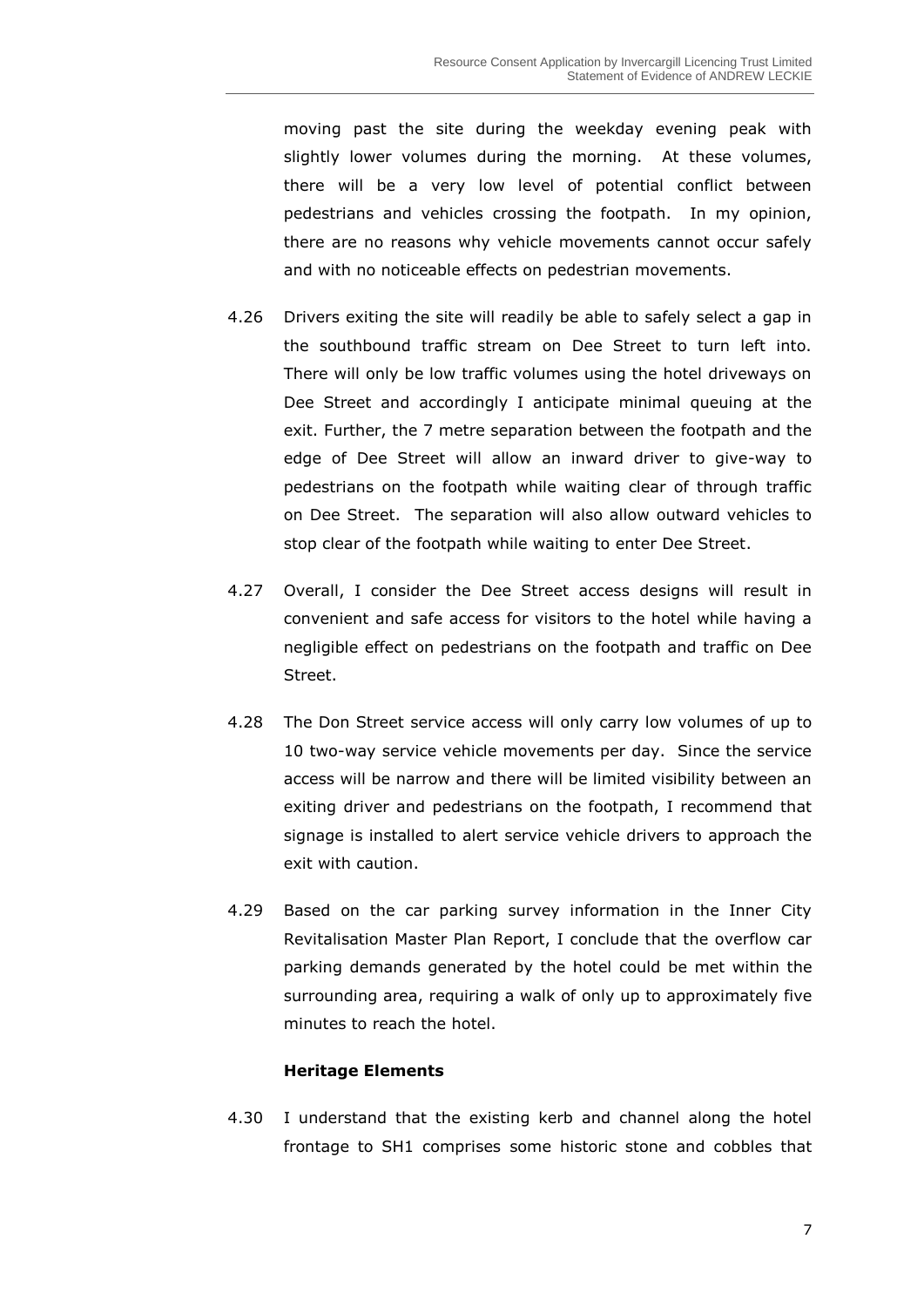have some heritage status. Dr Cawte has noted that the kerb and channel are unlikely to be in their original location<sup>1</sup>.

4.31 I am aware of two options for the design of the bus pick-up / dropoff area: one which retains the kerbs in their existing location and one which allows for them to be relocated and re-installed. With the first option, bus passengers would disembark onto the road carriageway and then have to cross the channel to the footpath. The second option would allow passengers to disembark directly onto the footpath. In my opinion, the second option should be preferred because it removes a potential trip hazard from the disembarkment area. I consider that the integration of the historic kerb and cobbles into an extended kerb line can form part of the detailed design for the porte-cochere which is required under proposed Resource Consent Condition 16.

## **District Plan Transport Rules Compliance**

- 4.32 The ITA assessed the proposed hotel against the Invercargill City Operative District Plan transport rules related to car parking, loading and access. I understand these transport rules have been replaced by the transport rules in the Proposed District Plan and I have assessed the proposed development against these new rules. I note that for the purposes of this assessment, there is no change between the two versions of the rules and how they apply to the proposed hotel.
- 4.33 The Invercargill City Proposed District Plan does not require any car parking or loading spaces within the City Centre Priority Redevelopment Precinct in the City Area (Rules 3.20.1 and 3.20.6).
- 4.34 The car parking space design requirements of Rule 3.20.2 and the loading facility manoeuvring requirements of Rule 3.20.7 will be met.
- 4.35 Under Rule 3.20.11, it is a discretionary activity to construct and use new vehicle accesses from, and egresses onto, State Highways for any discretionary or non-complying activity where the speed

 $\overline{a}$ <sup>1</sup> Paragraph 7.19 of the Evidence of Dr Hayden Cawte (13 November 2018)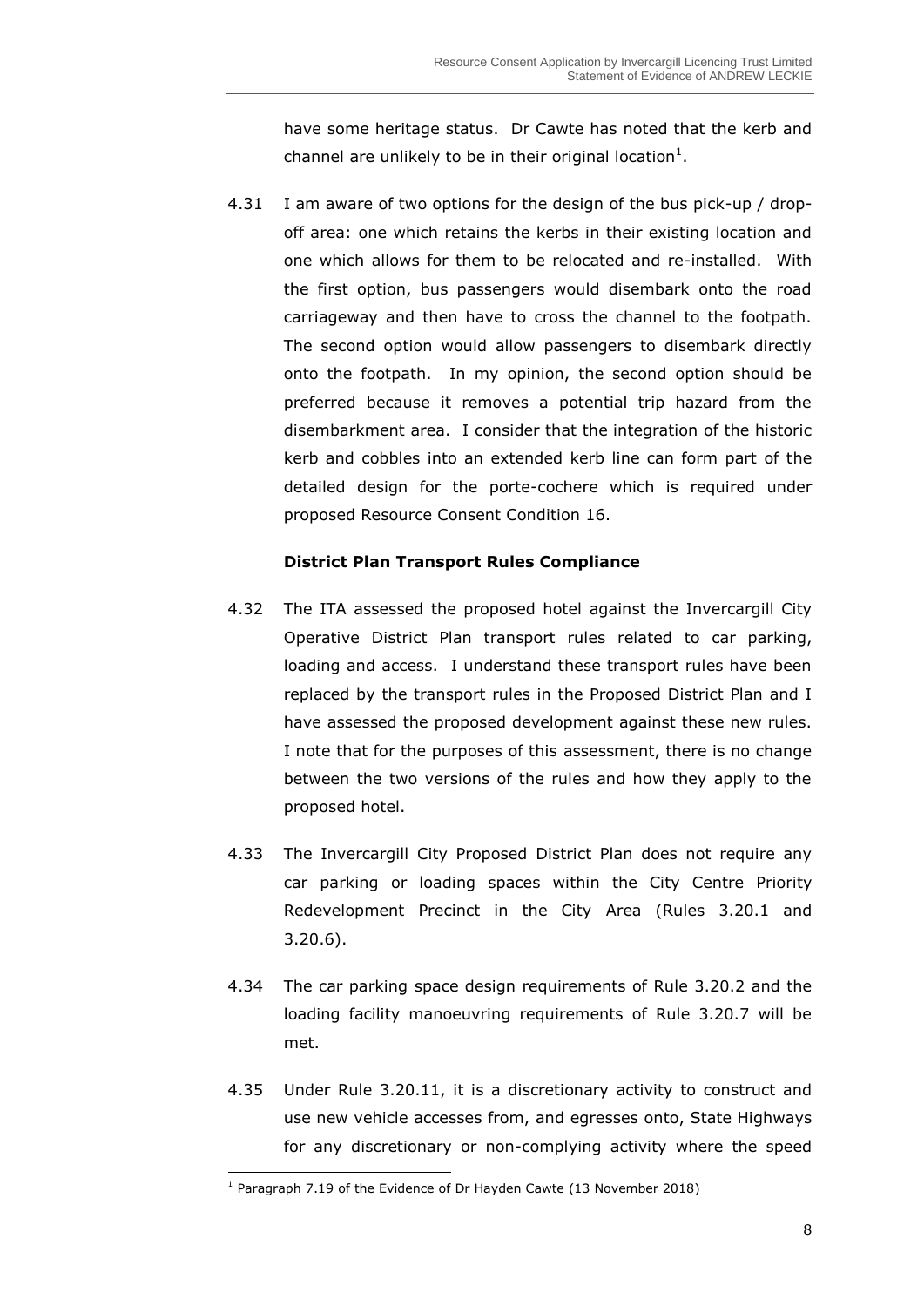limit is 50kph or less. As I have stated earlier, I consider the proposed vehicle crossings on Dee Street will operate safely with negligible effects on Dee Street traffic and pedestrians passing the site.

# **5 COMMENTS ON SUBMISSIONS**

5.1 I have read the submissions and respond to the transport related matters as follows.

*Christine Edgley* 

5.2 Christine Edgley expressed concerns about the location of the porte-cochere on the Dee Street frontage and vehicle movements associated with it and the car park having an adverse effect on the pedestrian experience on the frontage. My assessment of the transport effects considers the concerns raised by Ms Edgley.

#### *NZTA*

- 5.3 NZTA, as the Road Controlling Authority for Dee Street, provided a submission addressing access, reverse sensitivity and demolition and construction management plans. I have focussed on the Dee Street access matters raised as the other matters are not related to my assessment.
- 5.4 I note that NZTA do not have significant concerns with the layout and location of the proposed accesses, however they require further detail on the design of the porte-cochere layout and how it will ensure visibility for vehicles and pedestrians is retained, and that the design reinforces the priority for pedestrians across the access. I have already referenced these matters at paragraphs 4.23 to 4.27 of this evidence.
- 5.5 The submission raises the possibility of coach parking on Dee Street potentially impacting on visibility for vehicles and pedestrians, but acknowledges that this is mitigated to an extent by restricting the use of the coach park to loading / unloading only.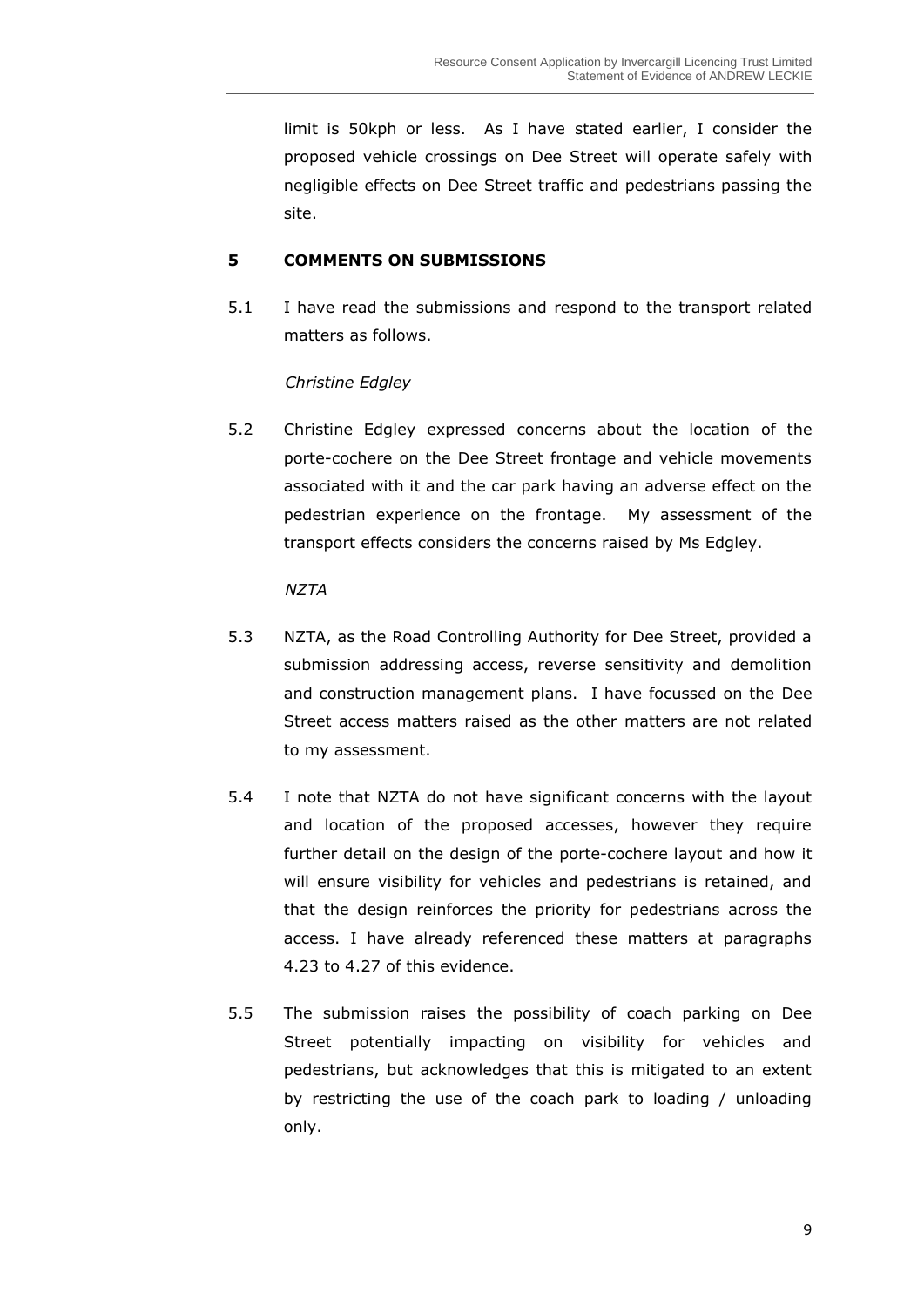- 5.6 Furthermore, the separation between the traffic lanes and the footpath means that vehicles exiting the site will be able to cross the footpath and then wait clear of the traffic lane to observe approaching traffic. Based on the outside of the coach being 3m from the kerb, there will be more than 2m separation between the coach and the nearest traffic lane. I consider this will be enough separation to allow minimum sightlines appropriate for the town centre environment.
- 5.7 I consider pedestrian safety will not be affected by the coach parking, with approaching vehicles on Dee Street having visibility to pedestrians on the footpath due to either the kerb build-out at the coach park or the separation between the bus park and the kerb.
- 5.8 NZTA have since written to Invercargill City Council, on 8 November 2018, informing them that they would like to withdraw their right to be heard. This is based on the recommended conditions in the s42a report, including condition 16 relating to approval of the porte-cochere detailed design, and amended conditions related to demolition and construction management plans.

# **6 COUNCIL'S PLANNER'S REPORT**

- 6.1 The Council's Planner agrees that the proposed development complies with the transportation rules of the Proposed District Plan, with the exception that resource consent is required for the construction and use of the new vehicle access and egress from Dee Street.
- 6.2 The s42A report also states that Russell Pearson, the City Council's Roading Manager, did not raise any concerns with the impact of the proposal on the safety or efficiency of Don Street.
- 6.3 The Council's Planner concluded that the matters identified in the NZTA submission and the submission of C Edgley regarding pedestrian safety can be appropriately addressed through a condition of consent that requires approval of the detailed design